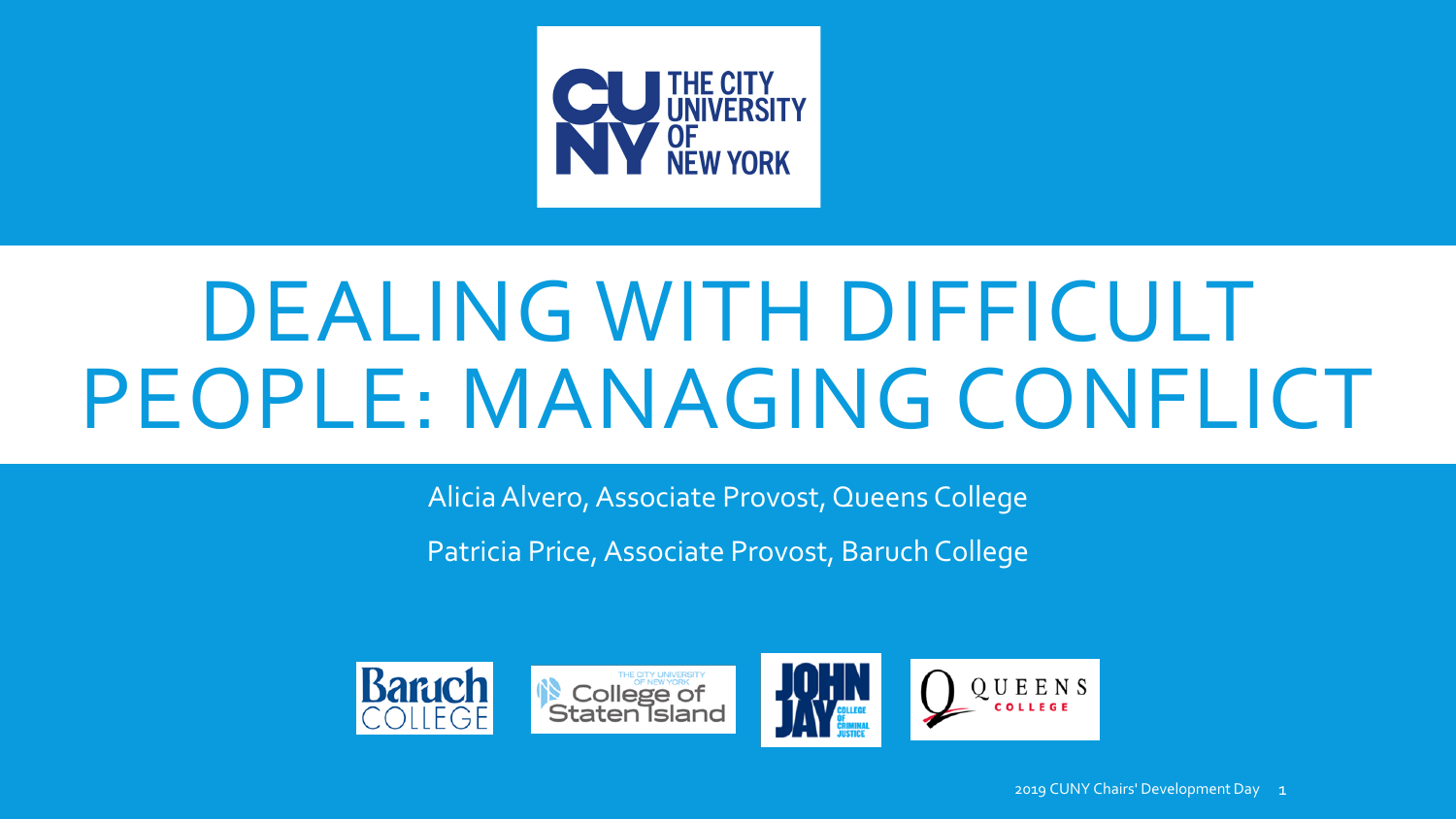# SESSION OBJECTIVES

- To understand the role Department Chair as *inherently* engaged with interpersonal conflict
- To develop tolerance for managing, versus resolving, conflict
- • To identify conflict management best practices
- • To strategize around specific cases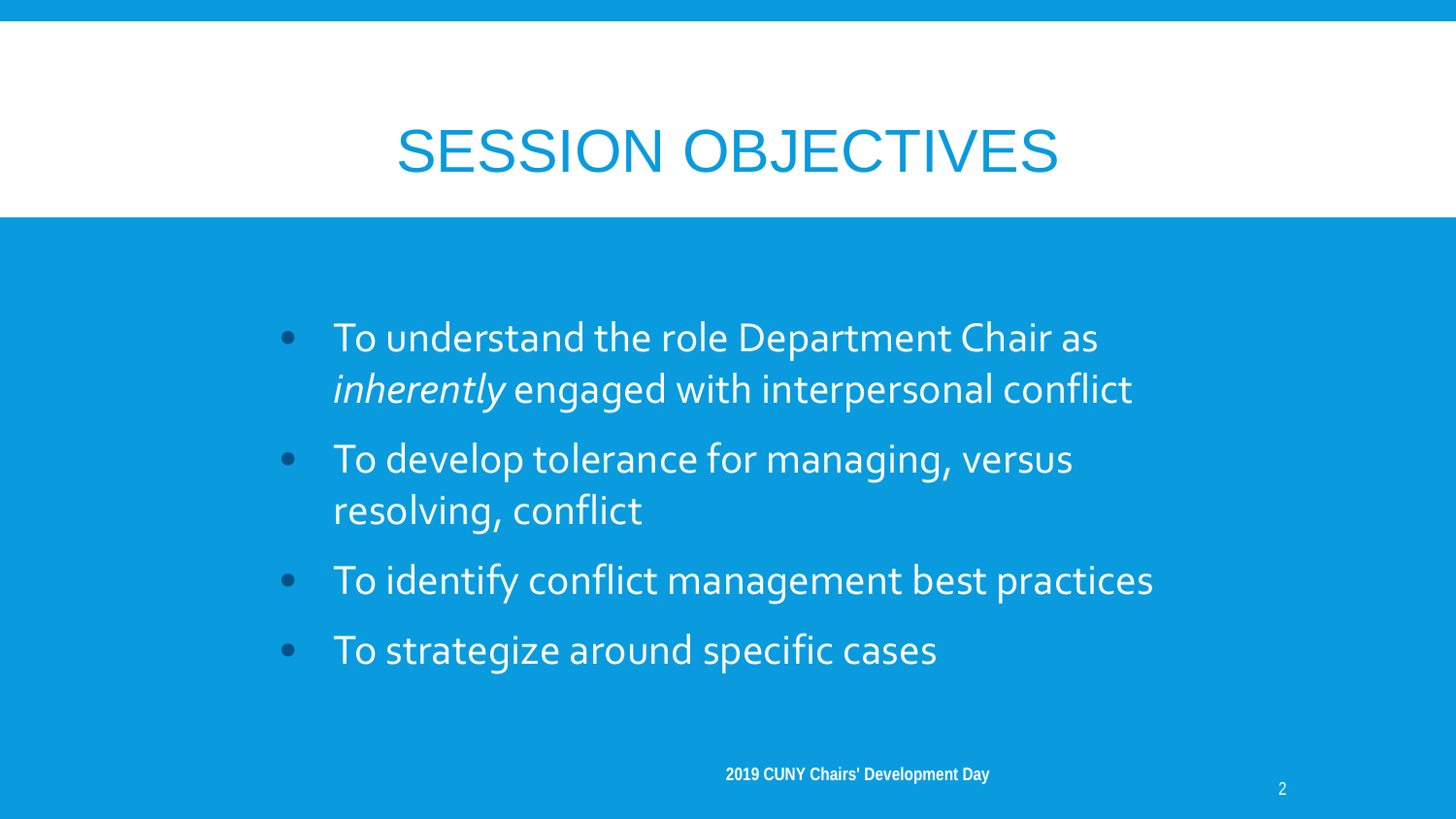# CONFLICT: AN OVERVIEW

#### What is conflict?

- Some difference that results in disagreement
- Con + fligere: Latin, "striking together"
- Can be verbal, physical, and/or psychological in expression
- Spans a gamut from differences of opinion on one end, to bullying and mobbing on the other

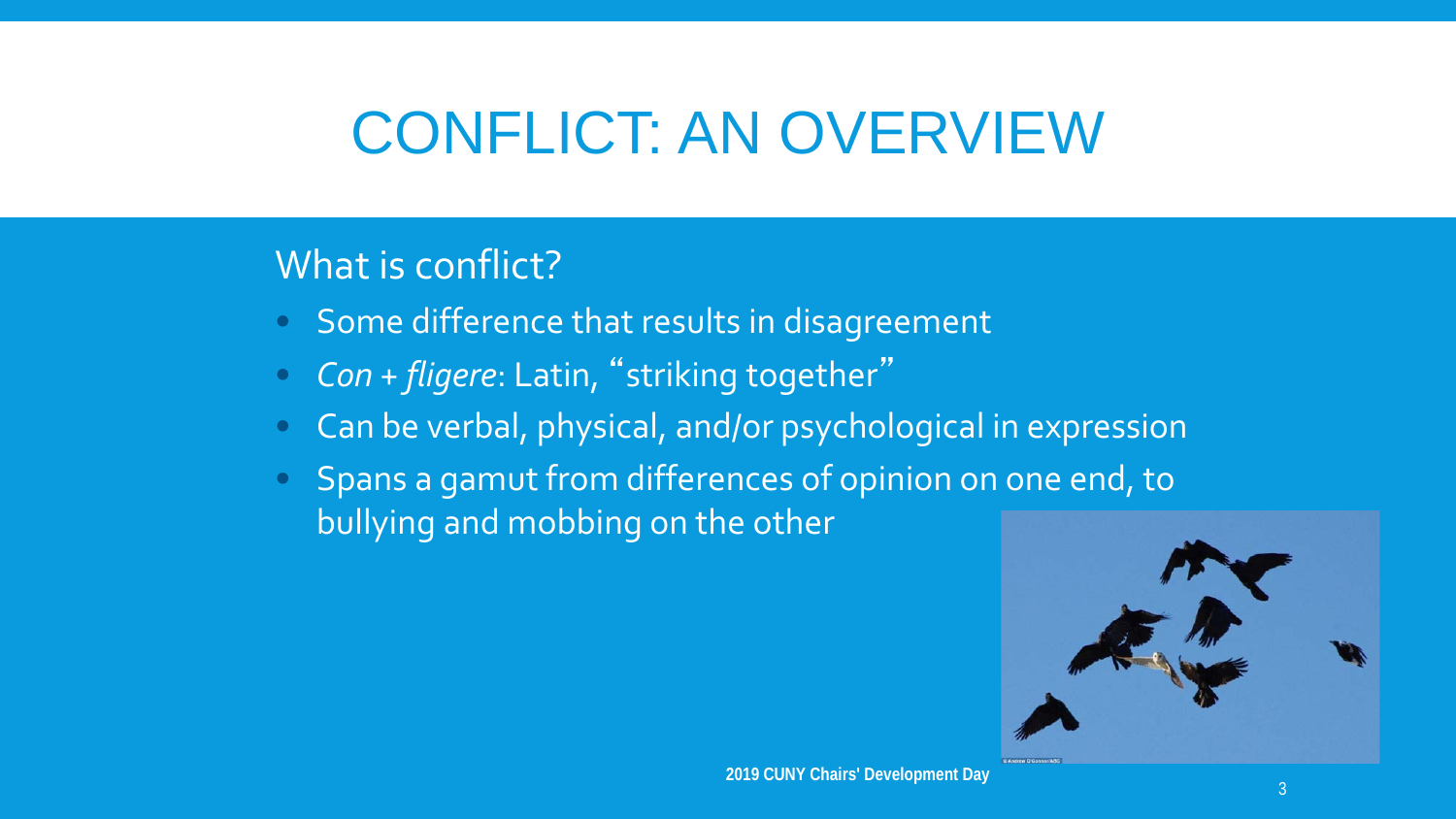#### REASONS FOR CONFLICT

**Histories**  Political Professional Personal

#### **Structural Reasons**

 Societal asymmetries (race, Resources Reorganization gender, age, etc.)

**Personal Factors**  Different ways of seeing the world Performance and work ethics **Insecurities**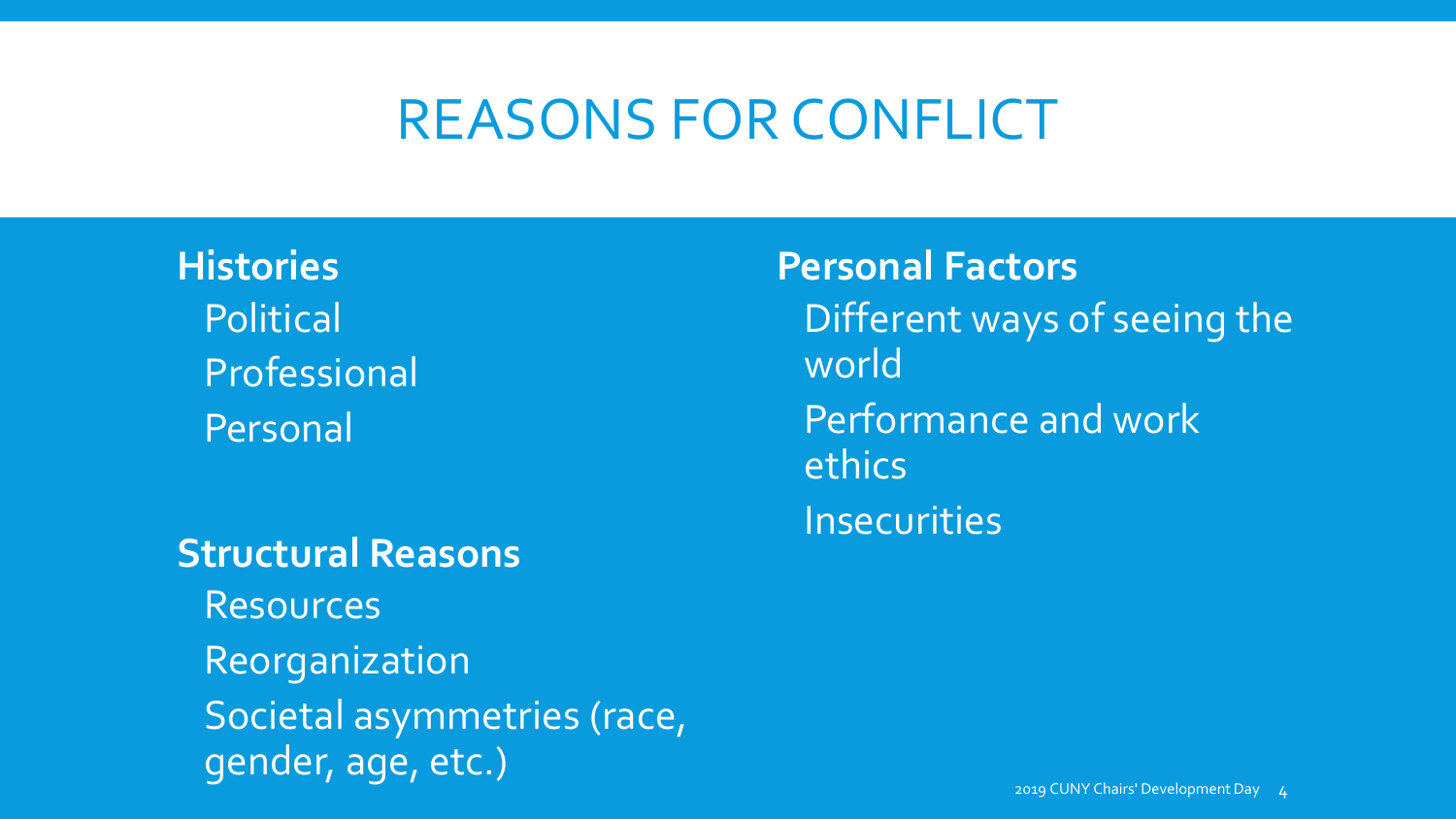# CONFLICT: SOME OBSERVATIONS

Conflict is an unavoidable part of the human condition

Conflict is uncomfortable for most people

- Conflict can have negative consequences, especially if not managed:
	- Lost productivity Compromised health
	- Lowered morale

But ... conflict is not necessarily or entirely negative: Indicates where the important or interesting issues are May signal a need for change located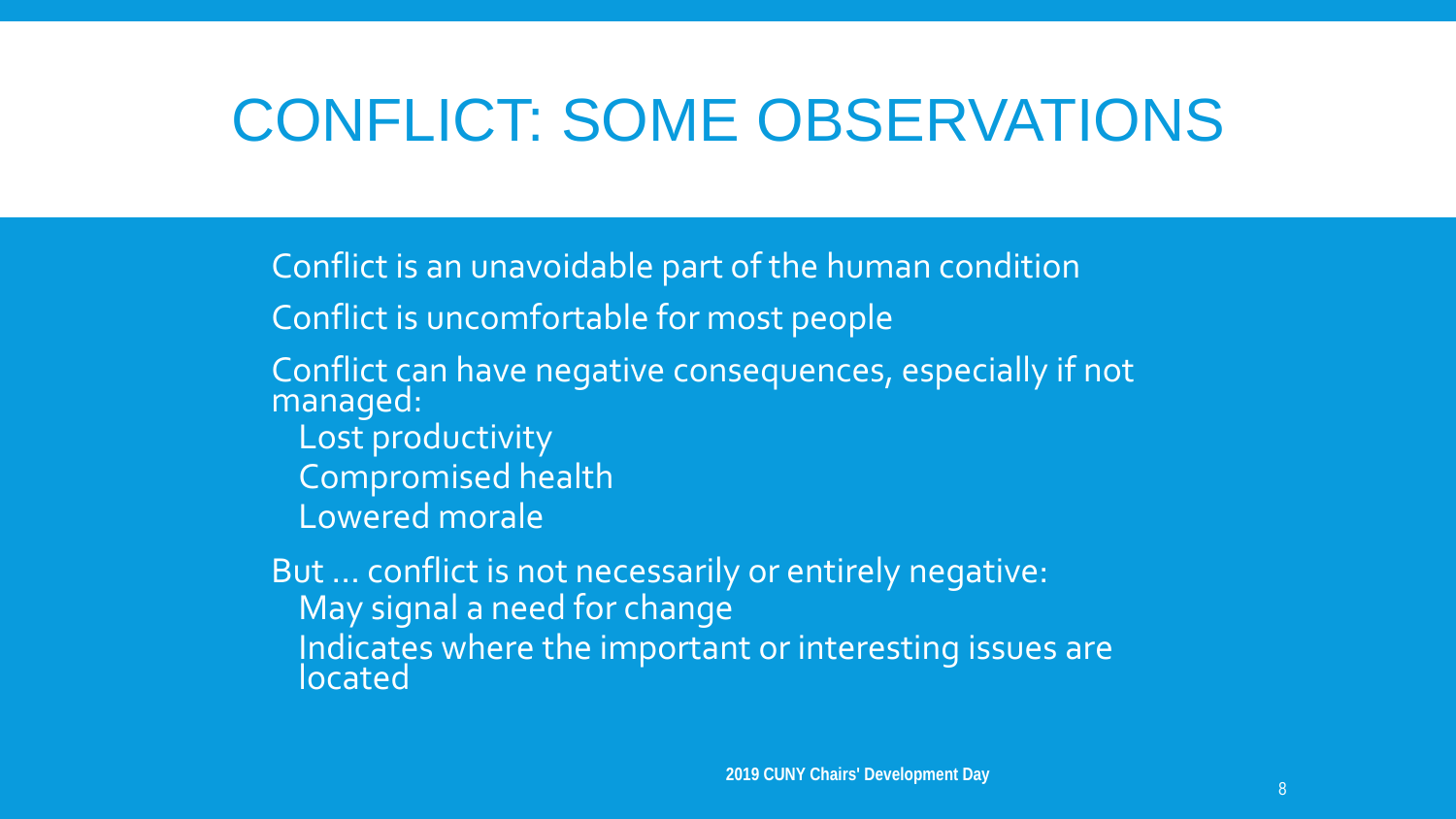#### CONFLICT RESOLUTION VS. MANAGEMENT

Conflict resolution:

Results in the elimination of conflict

Conflict management:

 Results in minimizing the negative aspects (and, as possible, increasing the positive aspects) of conflict

Conflicts do not have to be fully resolved

 However, conflicts should be managed so that the core business of the department can be conducted in a respectful fashion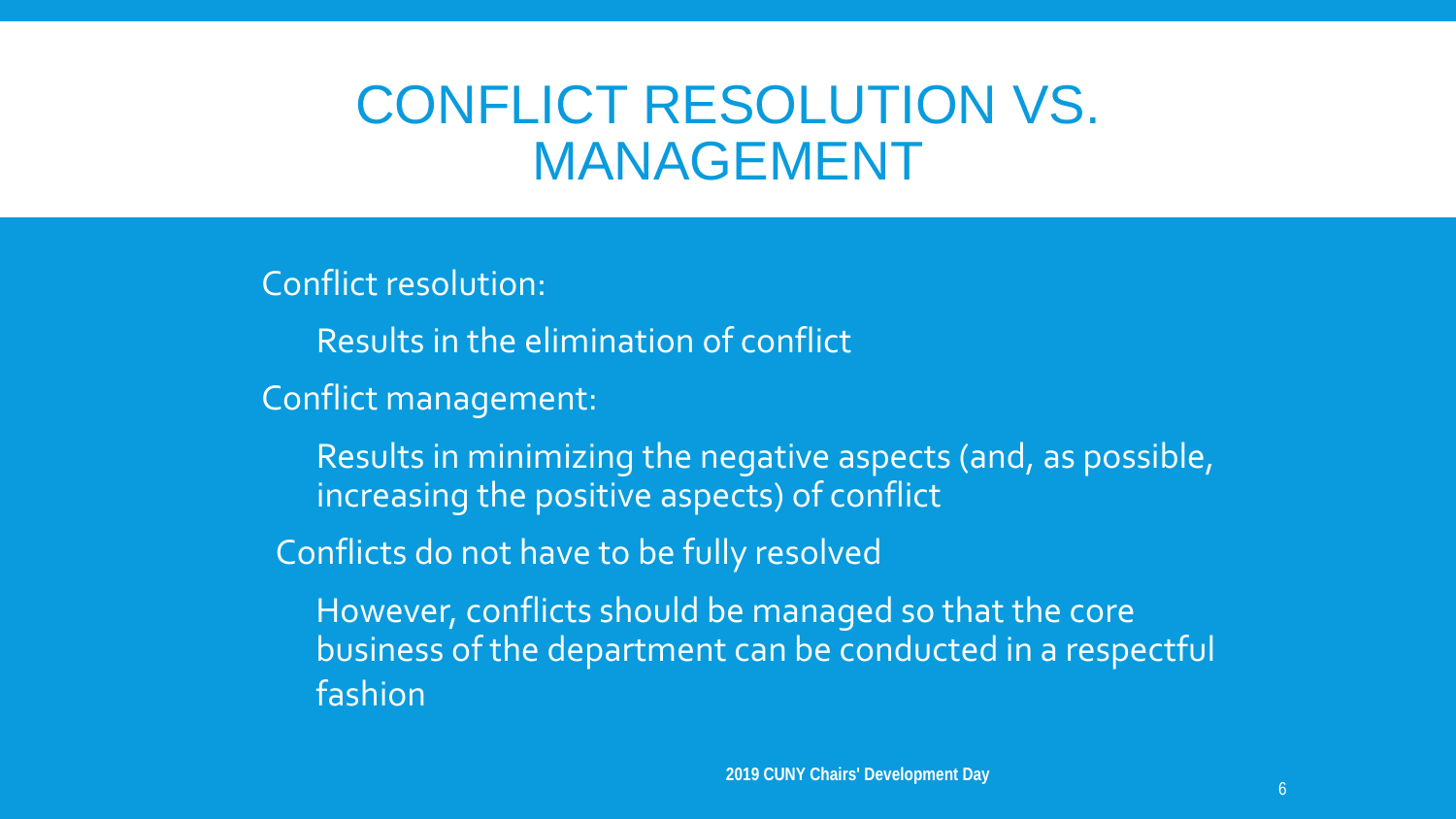### CONFLICT MANAGEMENT STYLES

 There is no one "best" style You can adapt your style to the situation and stakes

Core curriculum revision versus Messy faculty office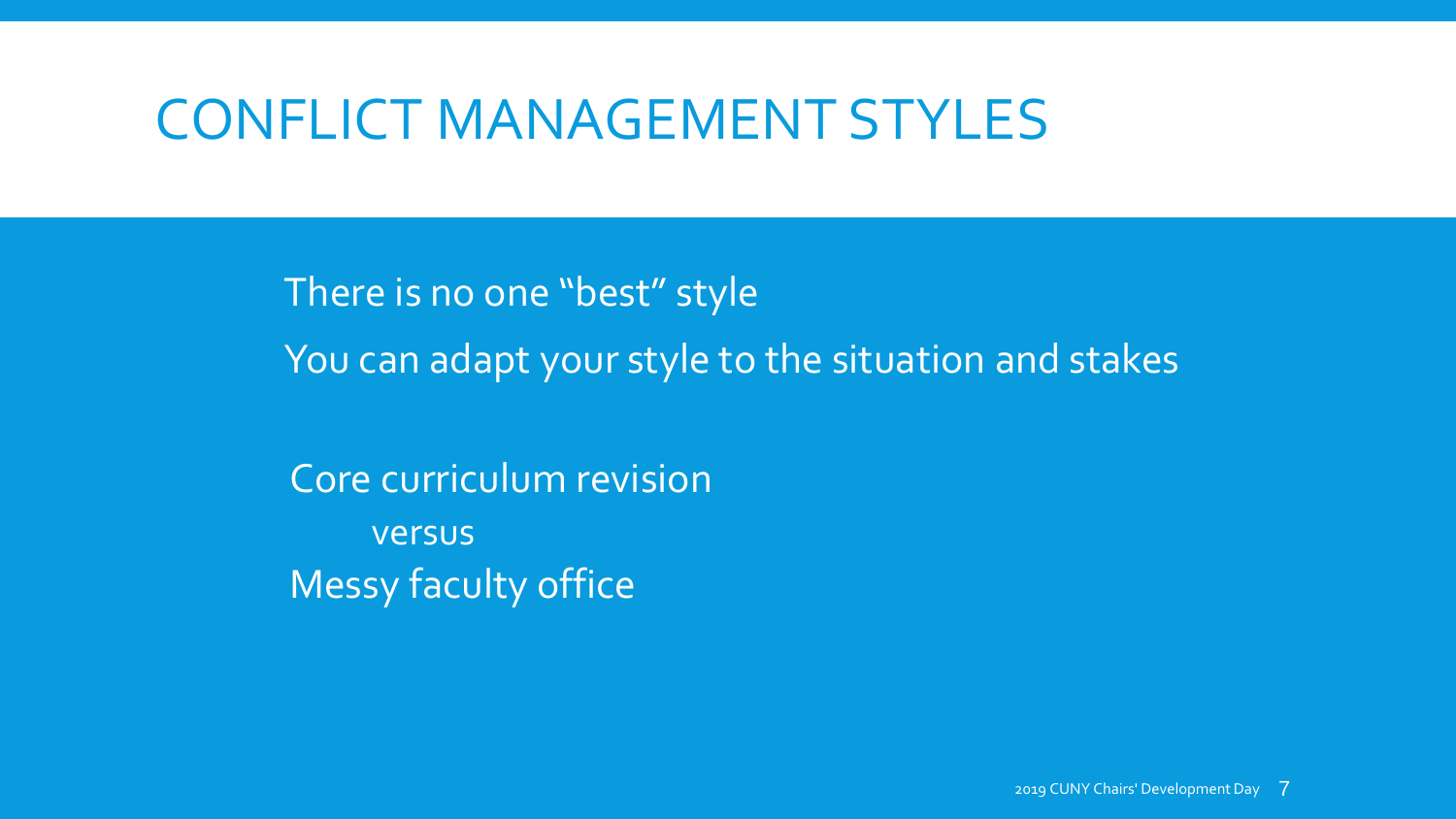#### CONFLICT MANAGEMENT: BEST PRACTICES

- Get to know them as whole people beyond work 1.Genuinely care about the people you work with Build trust: you'll need that in the bank
- 2. Clarify and articulate expectations and values Provides a baseline
	- Helps with accountability
	- Consider working with leadership to write a civility statement for the institution, your college or department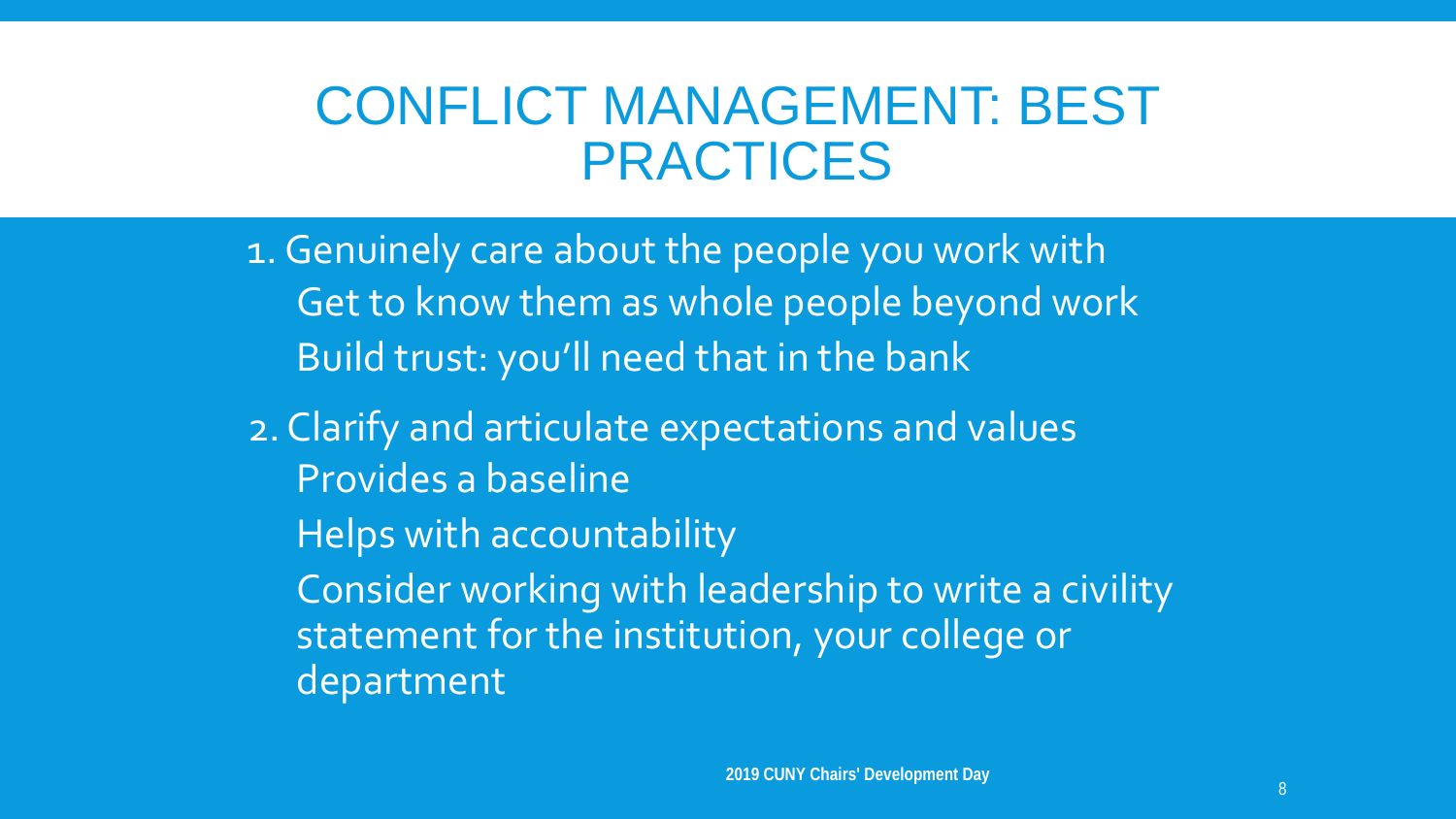### CONFLICT MANAGEMENT: BEST PRACTICES (CON'T)

3. Know the policies and follow them Conducting research, staff evaluation, harassment, tenure and promotion, etc.

4. Be systematic about how you approach challenging people and situations Define the end game Identify allies Document carefully Identify next steps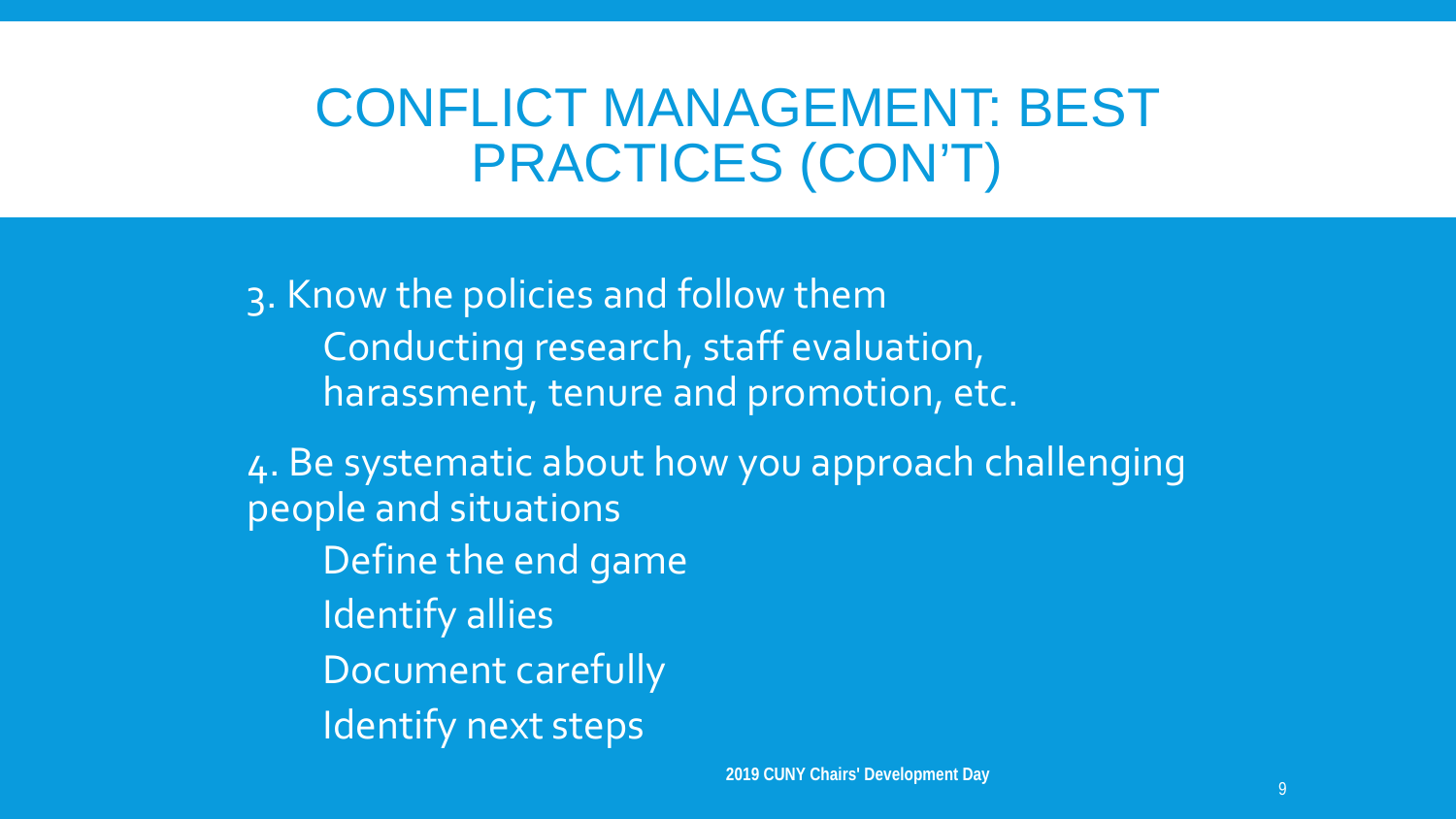### CONFLICT MANAGEMENT: BEST PRACTICES (CON'T)

- 5. Develop effective listening skills
	- Be mindful, present, and attentive to non-verbal cues
		- Respect silences, pauses, discomfort, and let the other person(s) talk
	- Keep an open mind
- 6. Be willing to re-frame the challenge What knowledge or skills are you developing? What deeper issues are surfacing?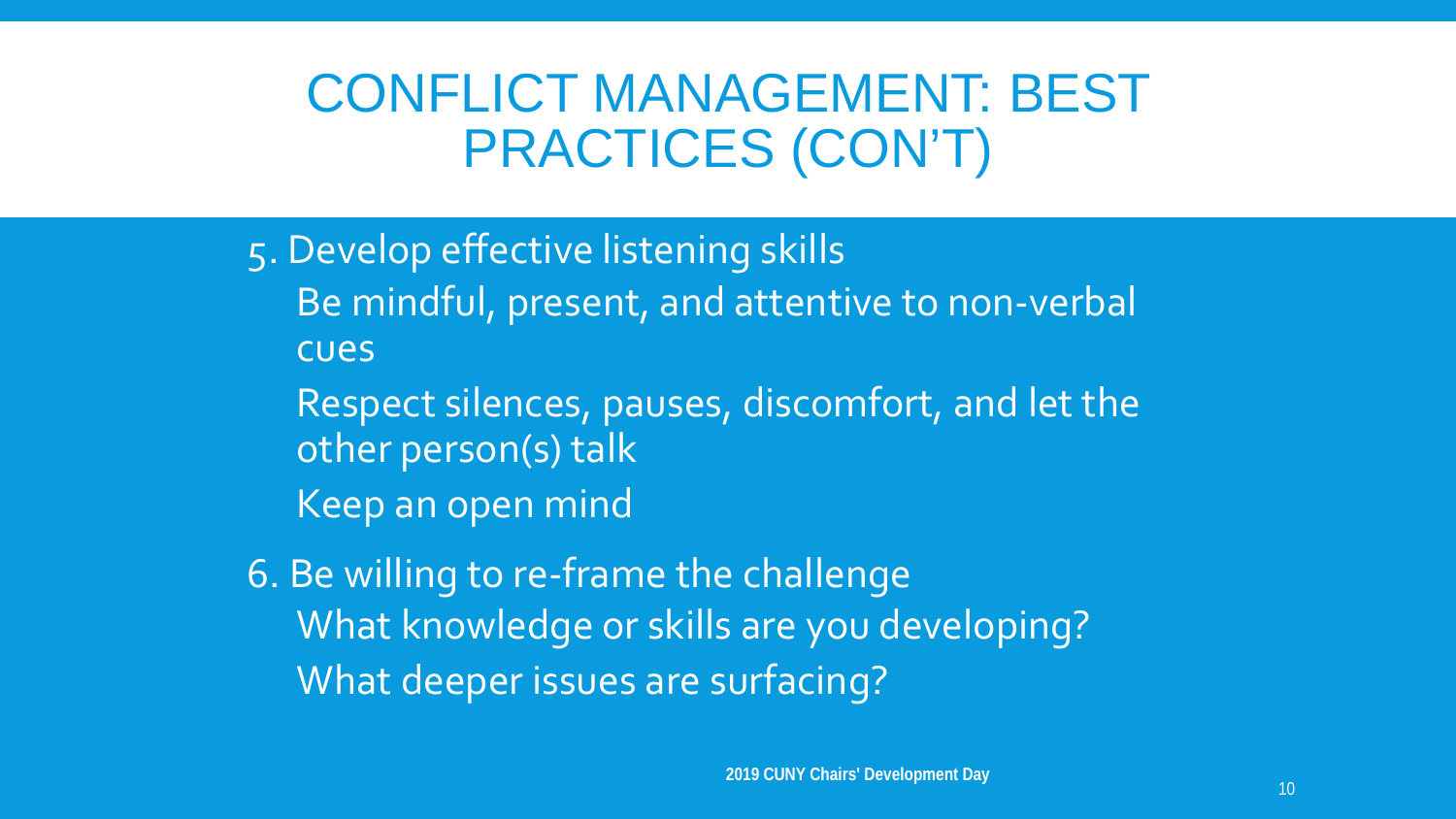### CONFLICT MANAGEMENT: BEST PRACTICES (CON'T)

7. Get help Dean Fellow Chair Colleague at another institution Human Resources General Counsel Ombudsman Chief Diversity Officer BIT Team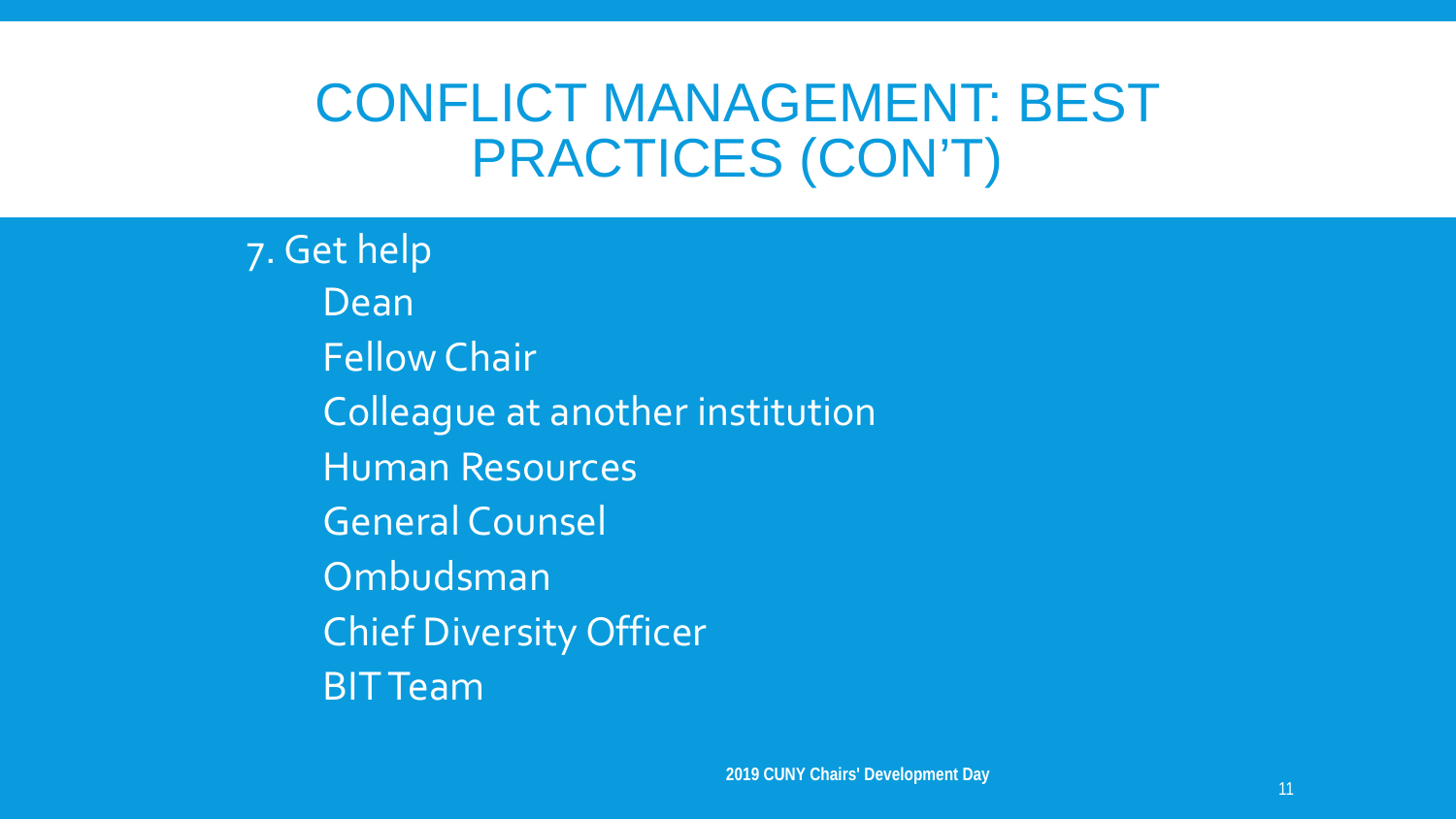## ACTIVITY: CASE STUDIES

Focus on the Case Study assigned to your table

Discuss using the four questions on the handout to guide your conversation

- 1. What is this conflict primarily about?
- are particularly important for this scenario? 2. Of the "best practices" we just reviewed, which
- 3. Develop at least three strategies for managing this conflict.
- 4. What will happen if you don't address this conflict? 2019 CUNY Chairs' Development Day 12